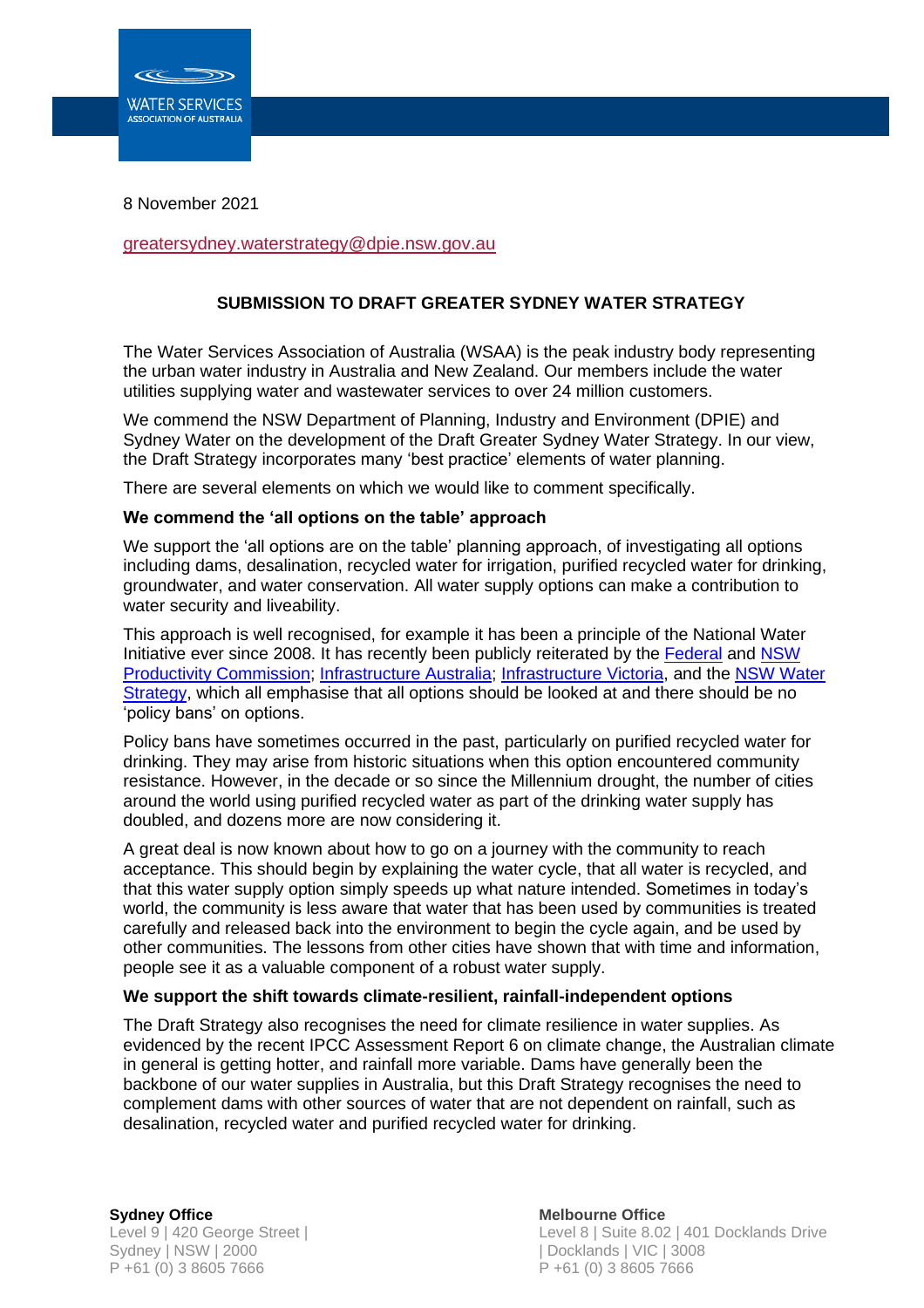We have seen a strong shift around Australia and the world towards diversifying traditional water supplies with options like purified recycled water for drinking. Purified recycled water drinking schemes exist in Perth, Brisbane, California and other parts of the US, Europe and Africa. Desalination is also widely used in the Middle East and in many Australian capital cities. Perth uses both desalination and purified recycled water, and the capacity of Perth's purified recycled water Groundwater Replenishment Scheme is currently being doubled. In Australia, it is likely that non-rainfall dependent options will play an increasing role in future.

### **Diversification provides resilience**

Diversifying by including rainfall-independent options sets Sydney up well for the future. Having a mix of supply sources means not 'putting all our eggs in one basket'. Options like desalination and purified recycled water will mean Sydney is prepared for the future, by being able to access seawater through desalination and re-use the existing water supplies, through recycling. This will help cater for growth, as well as uncertain weather conditions.

The Draft Strategy also ensures that as a first step, we use the water we have wisely  $$ through encouraging water-wise behaviours. This should always be the foundation underpinning water supply management.

## **We support the inclusion of purified recycled water for drinking and the demonstration plant**

Supplementing the water supply with purified recycled water is a safe, proven option with many environmental benefits. Other cities with similar contexts to Sydney have adopted or are exploring it. All water is recycled, and purifying recycled water simply uses innovative technology to clean all impurities and produce drinking water that meets or exceeds strict health and safety standards. In addition, it is climate-resilient, like desalination. Purified recycled water takes less water from the environment, and puts less nutrients back into waterways. It is a great step forward that it is included in the Draft Strategy.

Building a demonstration plant for purified recycled water for drinking is an excellent next step. A demonstration plant lets both communities and regulators see how the purification processes work, and the robust testing and monitoring that goes along with ensuring any new water supply option meets our strict health and safety guidelines, before any decisions are made. It is an excellent 'no-regrets' step to help Sydney be prepared for the future.

Demonstration plants have proved a vital part of the journey for many of the cities around the world that have adopted purified recycled water. WSAA's report *[All Options on the Table](https://www.wsaa.asn.au/sites/default/files/publication/download/WSAA%20All%20Options%20on%20the%20Table%20full%20report.pdf) – [Lessons from the Journeys of Others](https://www.wsaa.asn.au/sites/default/files/publication/download/WSAA%20All%20Options%20on%20the%20Table%20full%20report.pdf)* outlines that 'seeing is believing' – a demonstration plant allows communities, stakeholders and regulators to see the innovative advanced water filtration plant in action, ask questions, and learn about it.

WSAA strongly recommends that the NSW Government uses the demonstration plant as an opportunity to showcase and prove a carbon-based treatment train as well as a reverse osmosis treatment train. Carbon trains are low energy, and produce minimal waste streams, which makes them well suited to inland communities. In an arid country like Australia, many inland cities are likely to turn to purified recycled water in the future, as desalination is not an available option for them.

If a large and well-resourced water utility such as Sydney Water could run a demonstration plant now, that would lay an excellent foundation for inland cities in the future. This may require government intervention or funding, because such an investment would benefit the whole state. During the last drought, a number of towns wanted to explore purified recycled water as their water supplies dwindled, but there was insufficient time to establish and prove such schemes. Should similar conditions arise again, NSW will be much better prepared having demonstrated and confirmed carbon treatment processes that could be deployed widely in future.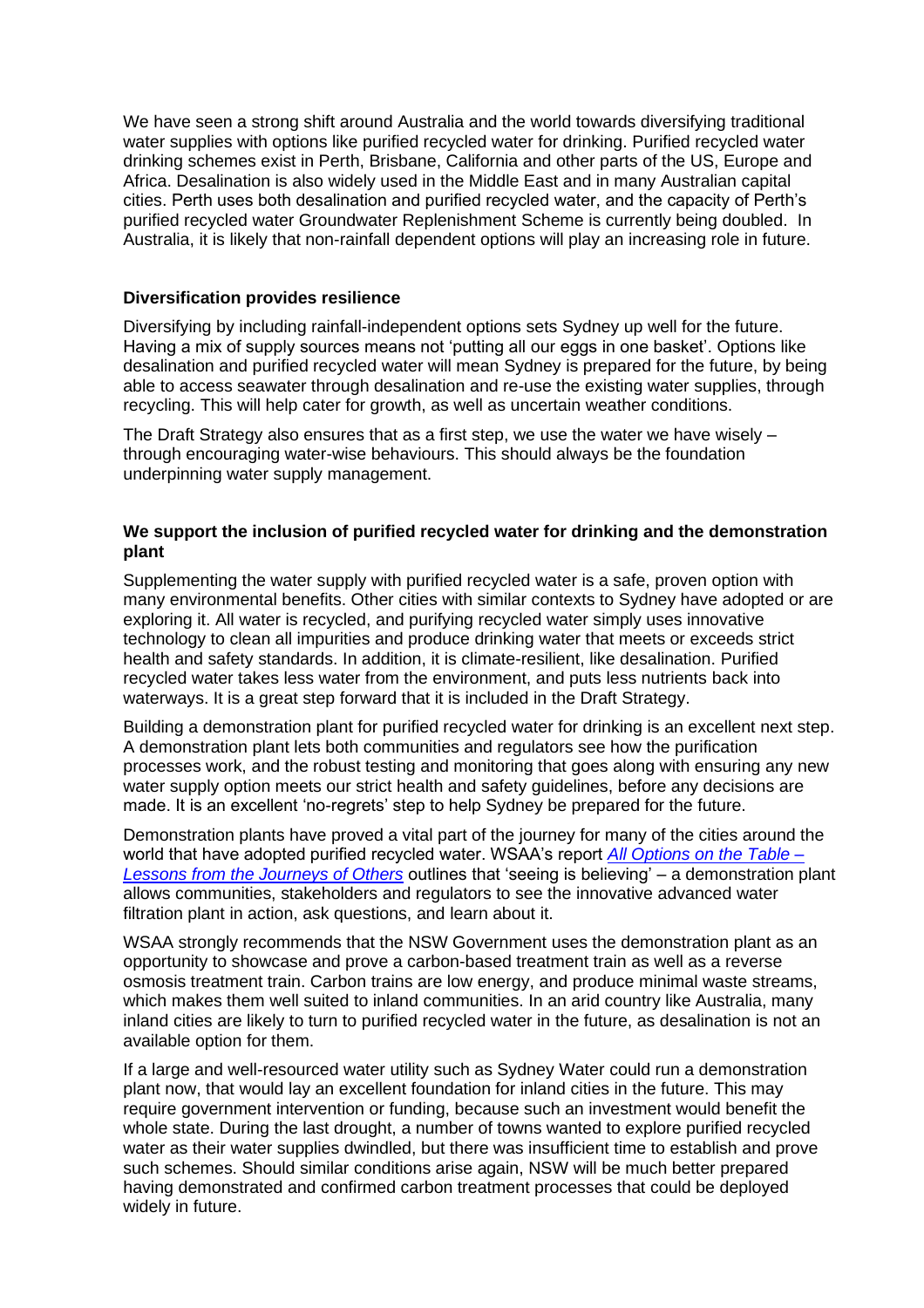## **We support the arguments for a more streamlined and coordinated approach to stormwater**

We agree that better use can be made of stormwater to support a highly liveable city. We support the use of enhanced stormwater management and harvesting and recycled water schemes as part of increasing a rainfall independent supply capacity.

In relation to models of governance for stormwater management, integrating stormwater into the urban water cycle is fundamental to good water security and liveability outcomes, yet success on this front across the country is characterised by ad hoc collaboration rather than a systematic approach. Our position is that consideration should be given to the development of single waterway managers with responsibilities to include stormwater in the water security and liveability outcomes being sought.

The Productivity Commission's paper [Urban Water Cycle Management: why a good idea is](https://www.pc.gov.au/research/completed/water-cycle#panel)  [hard to implement](https://www.pc.gov.au/research/completed/water-cycle#panel) identified the key obstacles and impediments to effective stormwater management and gaps that are limiting integrated urban water cycle management and WSAA agrees.

Current institutional arrangements have resulted in complicated governance arrangements where no one party has full responsibility for managing all aspects of the urban water cycle. Clearer governance principles that confirm roles and responsibilities and collaborative frameworks would assist in improving liveability outcomes.

# **Community engagement has been initiated**

We support the early consultation that has now begun, to understand the community's views, values, questions and priorities. Communities have crossed many frontiers with the water industry as we adopt new technologies that help us best manage our water resources, and it is vital to proceed hand in hand with our customers and communities.

Community views are not static. Very little community information and engagement has been provided before this Draft Strategy. There is ample evidence that providing information will increase understanding and acceptance of so-called 'new' water supply options, like desalination and purified recycled water. Some excerpts are provided at Attachment A.

We encourage and support community information and engagement programs now being implemented. This needs to be broader than just the demonstration plant and should involve a range of grass roots communications and education activities. WSAA has released a [Purified](https://www.wsaa.asn.au/all-options-table-toolkit-purified-recycled-water-drinking)  [recycled water toolkit](https://www.wsaa.asn.au/all-options-table-toolkit-purified-recycled-water-drinking) with many education guides and resources.

## **Clear information and language are important**

Information and education need to explain the reasons and benefits of considering nonrainfall-dependent water supply options, and reiterate that water purification produces water that meets or exceeds drinking water standards. Language choices matter and influence perceptions.

One of the most famous statements in the water industry is that water should be judged not by its history, but by its quality. Given that there has been virtually no education prior to this survey, the results of this question should be considered with caution and taken as a baseline at best.

The Draft Strategy is somewhat inconsistent in its use of the term purified recycled water. Other jurisdictions in Australia and overseas have used the term 'purified' to convey that the water is treated to a higher level of purity than recycled water which is used for urban cooling, greening and irrigation. The additional purification process brings it to drinking water standard. Such high treatment is not needed for irrigation, cooling and greening applications. The mentions of using purified recycled water for these purposes confuses the issue – it would be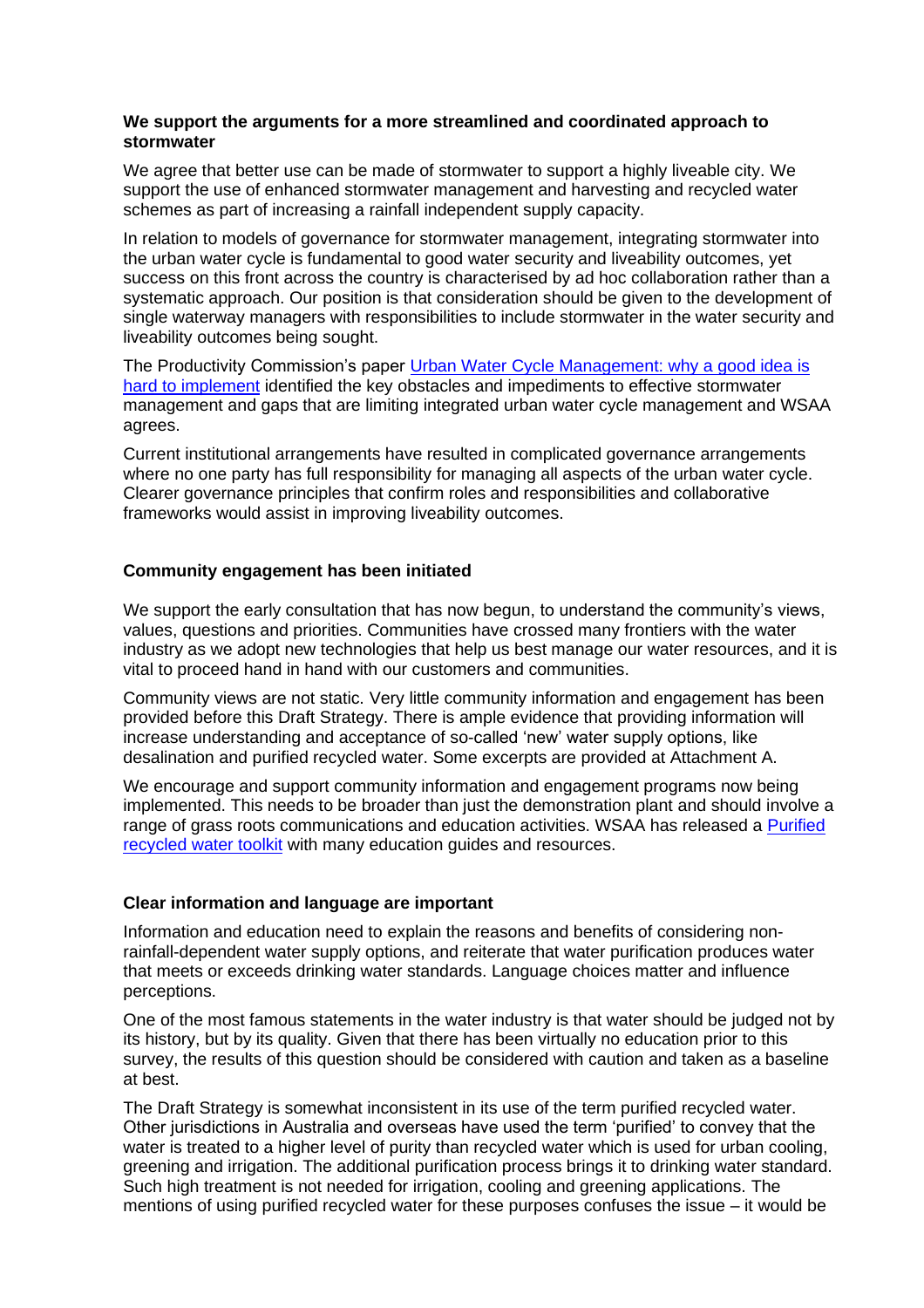better to use purified recycled water when referring to water has been treated to meet or exceed drinking water standards, and recycled water for non-drinking purposes.

## **The community is open to considering purified recycled water for drinking**

In July/August 2021 WSAA surveyed around 8,600 people across Australia and New Zealand and found that 3 in 4 people (74%) are open to purified recycled water being considered as part of our future drinking water supply. NSW was even higher at 76%.

In addition, more than 1 in 2 people (58%) are interested in hearing about how alternative water sources can be purified to drinking water quality.



There has been virtually no public education or engagement on this topic before the release of the Draft Strategy. It is well established that providing information will increase levels of acceptance of so-called 'new' water supply options. For this many people to indicate an openness to purified recycled water for drinking, and an interest in learning more, indicates there is a notable baseline of support already, even without education.

#### **We support integrated water management approaches to achieve a liveable environment**

We support the consideration of alternative sources of water such as stormwater, for irrigation of parks and other spaces. An Integrated Water Cycle Management (IWCM) approach generates environmental, social and financial benefits and can improve liveability outcomes keeping cities green and cool, enabling passive and active recreation, providing biodiversity benefits and improving neighbourhood amenity even in times of drought.

IWCM also helps address the impacts of climate change, as more water in the environment will help to counter hotter and drier weather as forecast by the IPCC report. Fit for purpose water can enable better tree coverage which allows more absorption of greenhouse gases.

However, recycled water may be most suited to large scale recycling and use such as purified recycled water for drinking, because the economies of scale make it more economical to treat recycled water to drinking water standard than having to create a separate distribution system entirely for non-drinking water. As such stormwater is likely to be very suitable for the purposes of localised irrigation of green spaces.

## **We support the circular economy approaches being incorporated**

Sydney Water has already shown great leadership on circular economy approaches through its plans for the Western Sydney Parkland development including a local bio-resources hub that can recover resources from co-digested urban and organic waste and produce valuable items like biodolids, energy and recycled water.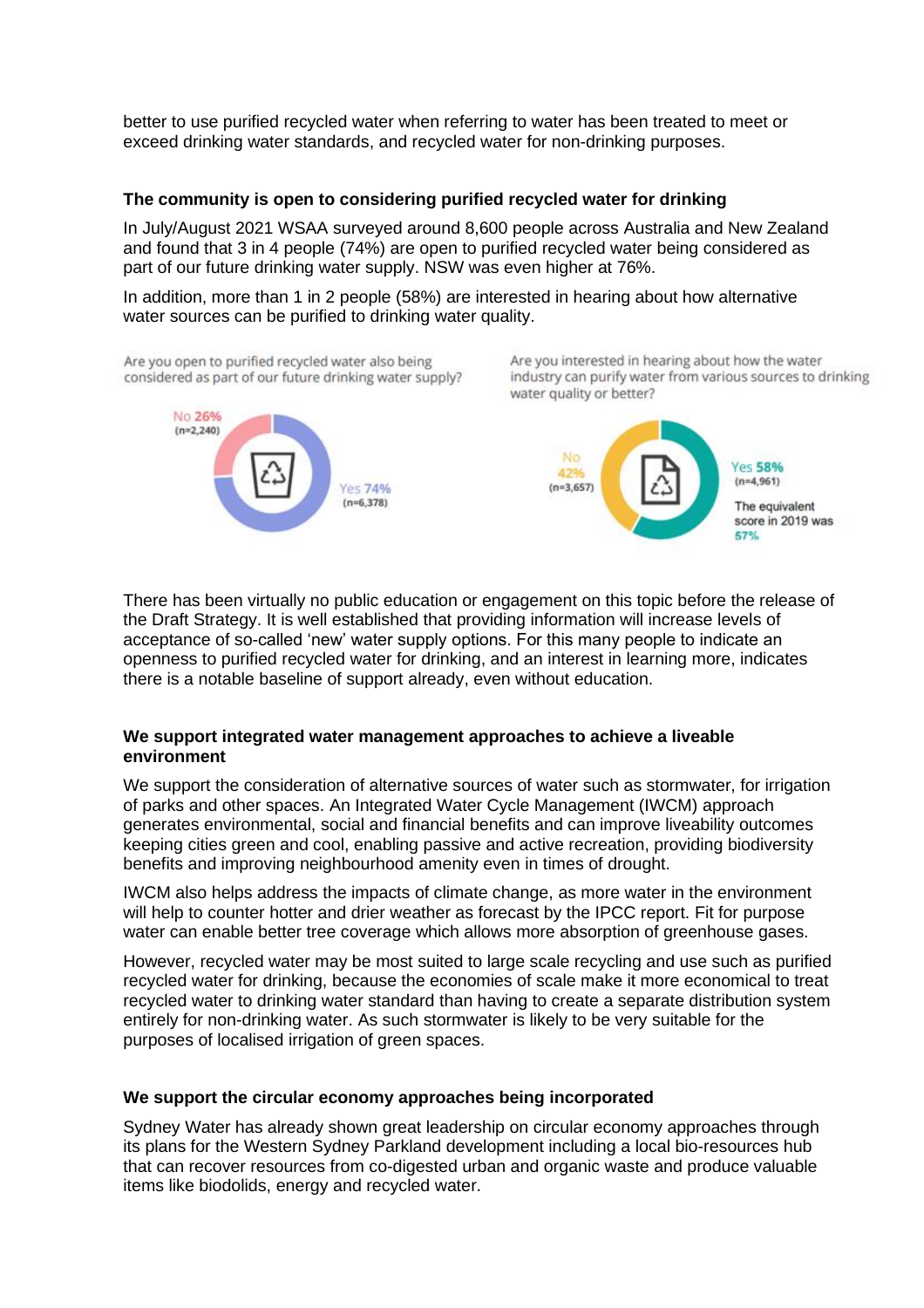The plans to use parkland development typologies that maximise rainfall permeability and green space, along with creating more blue and green infrastructure than under business-asusual design and land use planning, are a great example of restoring natural capital.

A circular economy mindset and systematic thinking will be essential to support national and local decarbonisation efforts and sustainable development goals. It is positive to see that the Draft Strategy is looking to foster and support such approaches, through implementation plans, which will consider policy settings, barriers and other ways to accelerate the transition.

WSAA released a report, *[Transitioning the Water Industry with the Circular Economy](https://www.wsaa.asn.au/sites/default/files/publication/download/Transitioning%20the%20water%20industry%20with%20the%20circular%20economy%20FINAL%2012102020.pdf)*, in 2020 and will soon release a Circular Economy Action Plan to help the water industry catalyse and embed circularity in its operations. We look forward to working together with NSW DPIE, Sydney Water and other stakeholders to further these aims.

Lastly, we support the consistent approach that is being taken in this Draft Strategy with the Draft Central Coast Water Security Plan, and the Draft Lower Hunter Water Security Plan.

WSAA has published two reports on 'all options on the table' water supply planning, one about the range of options and the other a deeper dive into engagement on purified recycled water for drinking. They are:

- [All Options on the Table: Urban Water Supply Options,](https://www.wsaa.asn.au/sites/default/files/publication/download/FINAL%20Urban%20water%20supply%20options%20for%20Australia.pdf) which provides levelised cost and other information about all water supply options
- [All Options on the Table: Lessons from the Journeys of Others,](https://www.wsaa.asn.au/sites/default/files/publication/download/WSAA%20All%20Options%20on%20the%20Table%20full%20report.pdf) a guidebook for the Australian water industry on how to approach the conversation with the community about purified recycled water for drinking.

Thank you for the opportunity to make a submission. Should you wish to discuss it, I can be contacted on 0417 211 319 or [adam.lovell@wsaa.asn.au.](mailto:adam.lovell@wsaa.asn.au)

Kind regards

 $l$  LU

**Adam Lovell** Executive Director Water Services Association of Australia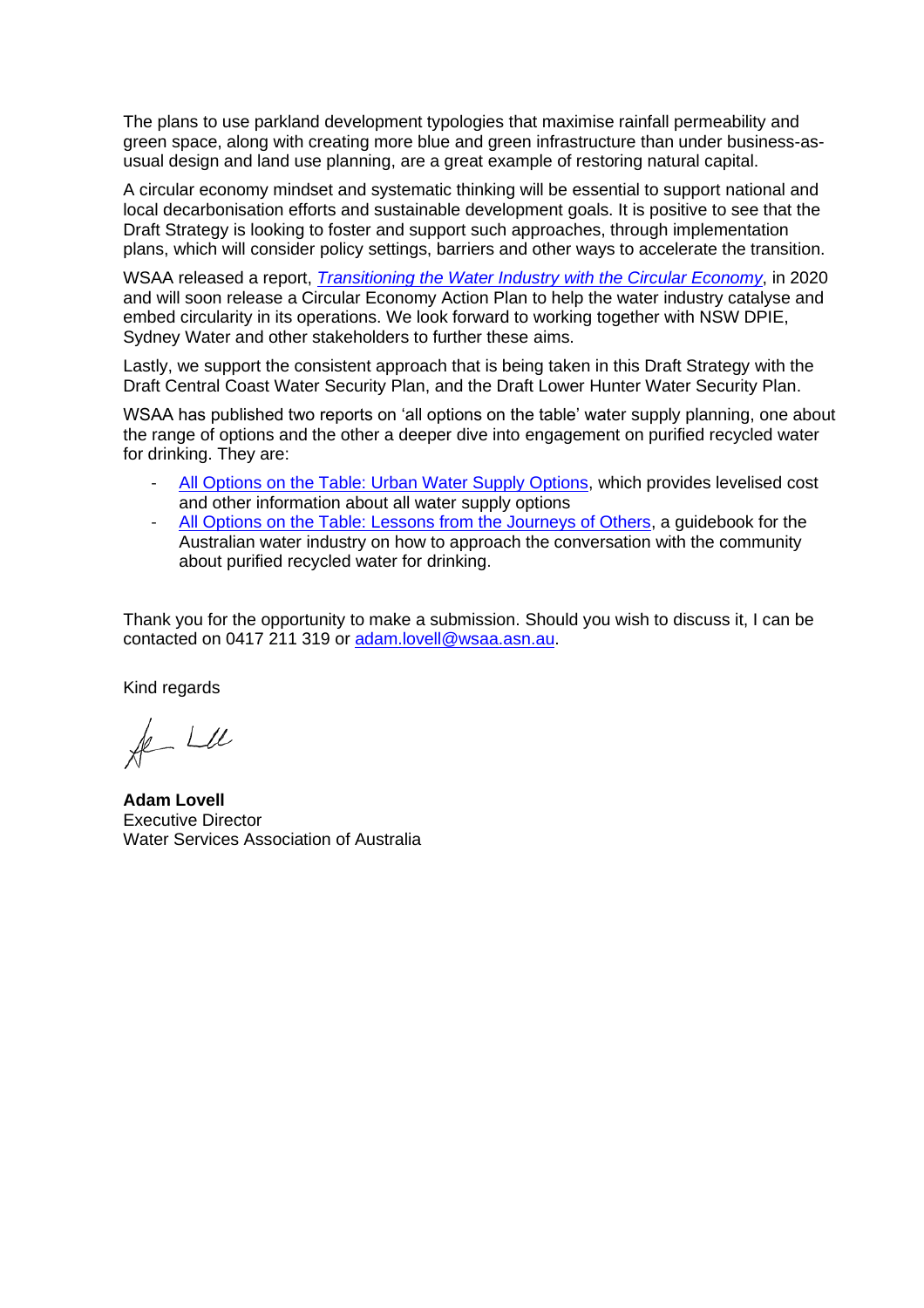Attachment A: Excerpts from WSAA's report All Options on the Table - Lessons from the Journeys of Others:

# RESEARCH3 Community Views on Recycled Water -The Impact of Information (2008 - AUSTRALIA)

#### Naomi Roseth - Research Report No.48 for Cooperative Research Centre for Water Quality and Treatment

- Covered non-drinking and drinking recycling. Concluded that 'exposure to a brief, objective and attractive information leaflet can enhance support for the use of recycled water, though not dramatically. The information leaflet had a greater impact on people's rational rather than emotional response to recycled water.'
- 'Water authorities need to consider whether more substantial communication initiatives might achieve greater levels of understanding and support for recycled water schemes'.

# RESEARCH 4 The effect of information on public acceptance -The case of water from alternative sources (2010 - AUSTRALIA)

#### Sara Dolnicar, Anna Hurlimann, Long Nghiem for University of Wollongong

- Information about water from alternative sources increases public acceptance.
- · For both recycled and desalinated water, providing information about the production process significantly increases the stated likelihood of use.
- Concludes that providing factual information, as opposed to persuasive campaigns, will increase public support of water augmentation projects.
- · "Technology to augment water on a large scale has been available for a long time (Asano and Tchobanoglous, 1991; Elimelech, 2006). Yet, public knowledge about water, especially water from alternative sources such as recycled and desalinated water, is relatively low among the general population (Dolnicar & Schäfer, 2009)."